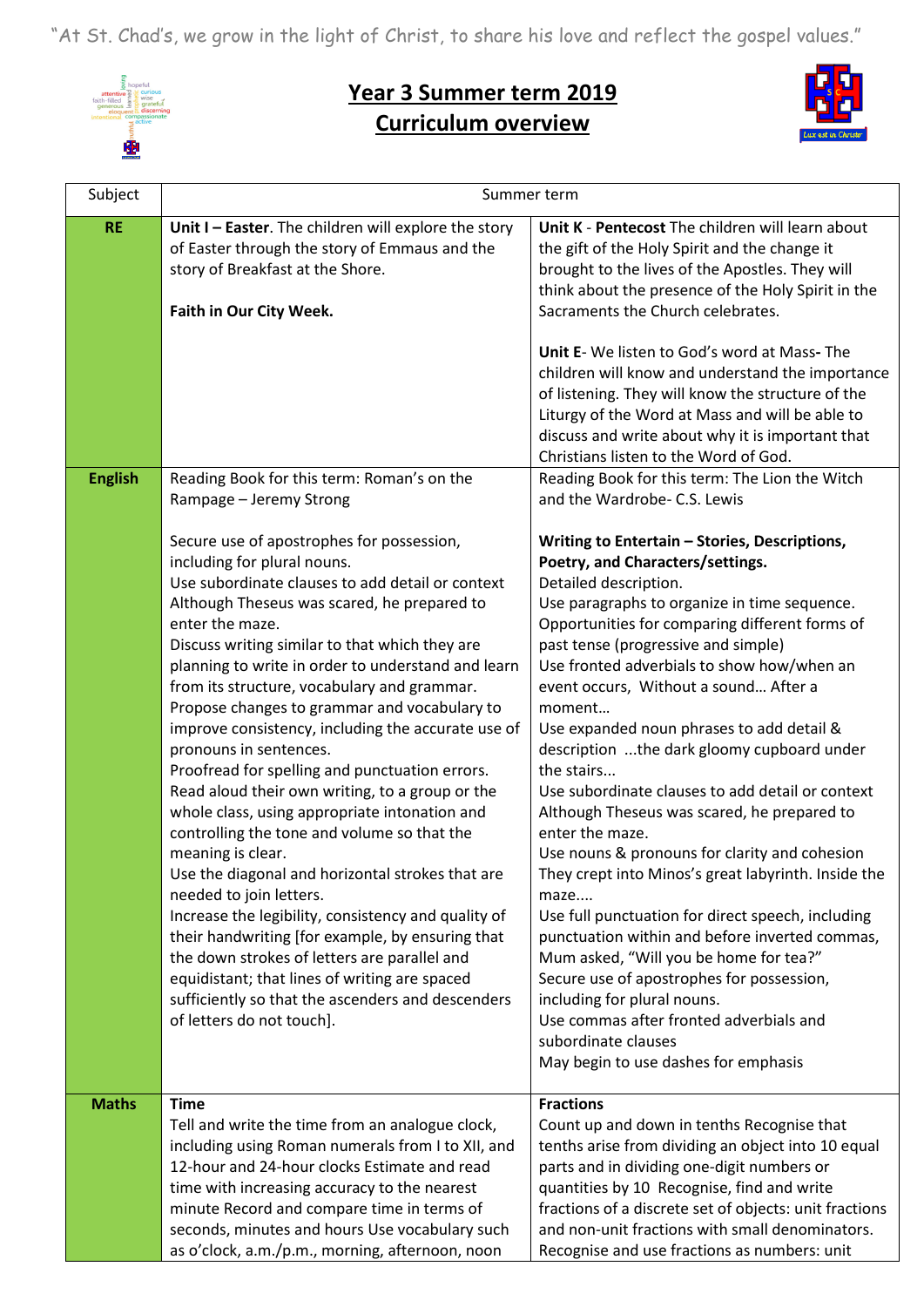| <b>Science</b>   | and midnight Know the number of seconds in a<br>minute and the number of days in each month,<br>year and leap year Compare durations of events<br>[for example to calculate the time taken by<br>particular events or tasks].<br><b>Animals Including Humans</b> | fractions and non-unit fractions with small<br>denominators.<br>Recognise and show, using diagrams, equivalent<br>fractions with small denominators Add and<br>subtract fractions with the same denominator<br>within one whole [for example, $5/7 + 1/7 = 6/7$ ]<br>Compare and order unit fractions, and fractions<br>with the same denominators Solve problems that<br>involve understanding of fractions.<br><b>Plants</b> |  |
|------------------|------------------------------------------------------------------------------------------------------------------------------------------------------------------------------------------------------------------------------------------------------------------|--------------------------------------------------------------------------------------------------------------------------------------------------------------------------------------------------------------------------------------------------------------------------------------------------------------------------------------------------------------------------------------------------------------------------------|--|
|                  | Identify that animals, including humans, need the                                                                                                                                                                                                                | The children will learn the names of different                                                                                                                                                                                                                                                                                                                                                                                 |  |
|                  | right types and amount of nutrition, and that they                                                                                                                                                                                                               | parts of plants, and the jobs they do. The children                                                                                                                                                                                                                                                                                                                                                                            |  |
|                  | cannot make their own food; they get nutrition<br>from what they eat.                                                                                                                                                                                            | will work scientifically and collaboratively to<br>investigate what plants need to grow well, and will                                                                                                                                                                                                                                                                                                                         |  |
|                  | Identify that humans and some other animals                                                                                                                                                                                                                      | present their findings to their classmates. They                                                                                                                                                                                                                                                                                                                                                                               |  |
|                  | have skeletons and muscles for support,                                                                                                                                                                                                                          | will work in a hands-on way to identify the parts of                                                                                                                                                                                                                                                                                                                                                                           |  |
|                  | protection and movement.                                                                                                                                                                                                                                         | a flower, and will explore the different stages of<br>the life cycle of a flowering plant. Forces and                                                                                                                                                                                                                                                                                                                          |  |
|                  |                                                                                                                                                                                                                                                                  | Magnets. The children will learn about forces,                                                                                                                                                                                                                                                                                                                                                                                 |  |
|                  |                                                                                                                                                                                                                                                                  | friction and magnetic attraction.                                                                                                                                                                                                                                                                                                                                                                                              |  |
| <b>Computing</b> | <b>Digital literacy</b><br>• talk about what makes a secure password and why they are important.                                                                                                                                                                 |                                                                                                                                                                                                                                                                                                                                                                                                                                |  |
|                  | • protect their personal information when they do different things online.                                                                                                                                                                                       |                                                                                                                                                                                                                                                                                                                                                                                                                                |  |
|                  | • use the safety features of websites as well as reporting concerns to an adult.                                                                                                                                                                                 |                                                                                                                                                                                                                                                                                                                                                                                                                                |  |
|                  | • recognise websites and games appropriate for their age.                                                                                                                                                                                                        |                                                                                                                                                                                                                                                                                                                                                                                                                                |  |
|                  | • make good choices about how long they spend online.<br>• ask an adult before downloading files and games from the Internet.                                                                                                                                    |                                                                                                                                                                                                                                                                                                                                                                                                                                |  |
|                  | post positive comments online.                                                                                                                                                                                                                                   |                                                                                                                                                                                                                                                                                                                                                                                                                                |  |
|                  | • save and retrieve work on the Internet, the school network or their own device.                                                                                                                                                                                |                                                                                                                                                                                                                                                                                                                                                                                                                                |  |
|                  | • talk about the parts of a computer.<br>• tell you ways to communicate with others online.                                                                                                                                                                      |                                                                                                                                                                                                                                                                                                                                                                                                                                |  |
|                  | • describe the World Wide Web as the part of the Internet that contains websites.                                                                                                                                                                                |                                                                                                                                                                                                                                                                                                                                                                                                                                |  |
|                  | • use search tools to find and use an appropriate website.                                                                                                                                                                                                       |                                                                                                                                                                                                                                                                                                                                                                                                                                |  |
| <b>History</b>   | • think about whether images found online can be used in their own work.                                                                                                                                                                                         | <b>The Rainforest</b>                                                                                                                                                                                                                                                                                                                                                                                                          |  |
|                  | In this Unit, children take a closer look at the mysteries of tropical rainforests. From the layers of the                                                                                                                                                       |                                                                                                                                                                                                                                                                                                                                                                                                                                |  |
|                  | forest and its animal inhabitants, to the unique climate found in the tropics. They compare a British                                                                                                                                                            |                                                                                                                                                                                                                                                                                                                                                                                                                                |  |
|                  | forest with the Amazon rainforest, and begin to explore some of the conservation issues surrounding                                                                                                                                                              |                                                                                                                                                                                                                                                                                                                                                                                                                                |  |
| <b>D&amp;T</b>   | the destruction of rainforest habitats.<br><b>Shadow Puppets</b>                                                                                                                                                                                                 |                                                                                                                                                                                                                                                                                                                                                                                                                                |  |
|                  | The children will:                                                                                                                                                                                                                                               |                                                                                                                                                                                                                                                                                                                                                                                                                                |  |
|                  | • Explore shadow puppets to find out how they move, and how the joints are fixed, yet allow                                                                                                                                                                      |                                                                                                                                                                                                                                                                                                                                                                                                                                |  |
|                  | movement                                                                                                                                                                                                                                                         |                                                                                                                                                                                                                                                                                                                                                                                                                                |  |
|                  | . Look at the work of Jan Pienkowski<br>• Look at and explore how shadows are made                                                                                                                                                                               |                                                                                                                                                                                                                                                                                                                                                                                                                                |  |
|                  | • Use puppets to perform a story to the class                                                                                                                                                                                                                    |                                                                                                                                                                                                                                                                                                                                                                                                                                |  |
|                  | . Discuss and record what was successful/unsuccessful about their work.                                                                                                                                                                                          |                                                                                                                                                                                                                                                                                                                                                                                                                                |  |
| <b>PE</b>        | Multi-skills                                                                                                                                                                                                                                                     |                                                                                                                                                                                                                                                                                                                                                                                                                                |  |
|                  | • I can demonstrate good running posture                                                                                                                                                                                                                         |                                                                                                                                                                                                                                                                                                                                                                                                                                |  |
|                  | . I can maintain good running technique whilst sprinting over obstacles.                                                                                                                                                                                         |                                                                                                                                                                                                                                                                                                                                                                                                                                |  |
|                  | . I can use a standing jump I can throw and retrieve an object                                                                                                                                                                                                   |                                                                                                                                                                                                                                                                                                                                                                                                                                |  |
| <b>Music</b>     | <b>Environment</b>                                                                                                                                                                                                                                               |                                                                                                                                                                                                                                                                                                                                                                                                                                |  |
|                  | Selecting descriptive sounds to accompany a poem<br>Creating a musical re-telling of a poem                                                                                                                                                                      |                                                                                                                                                                                                                                                                                                                                                                                                                                |  |
|                  | Singing in two-part harmony<br>٠                                                                                                                                                                                                                                 |                                                                                                                                                                                                                                                                                                                                                                                                                                |  |